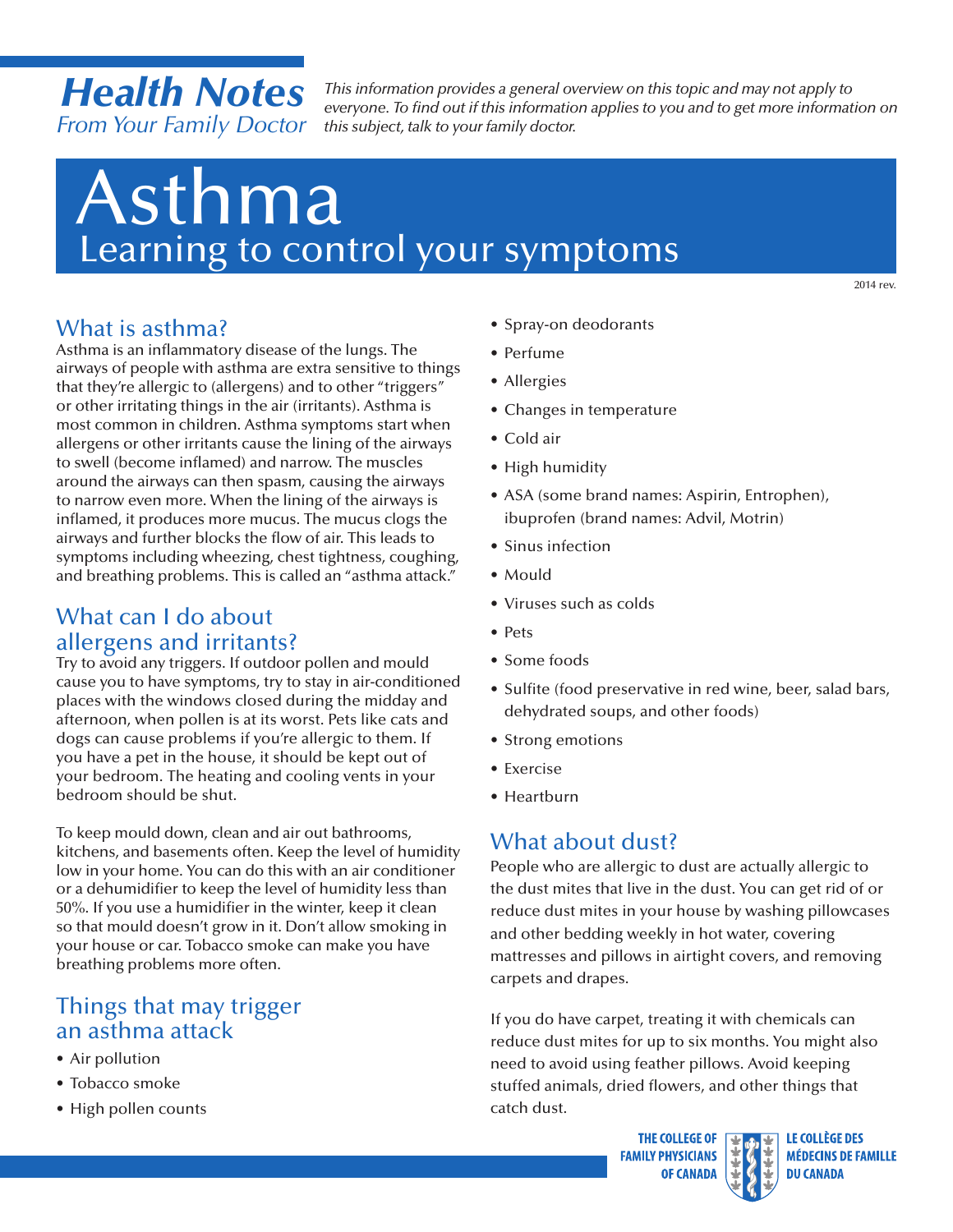### How do I use a peak flow meter?

A peak flow meter is a hand-held device that measures how fast you can blow air out of your lungs. To use a peak flow meter, take a deep breath and blow as hard as you can into the mouthpiece. Do the test three times and write down your best result. This is called your "peak flow."

 Measuring your peak flow regularly can help you notice early symptoms of asthma before more severe symptoms begin. **Make note of the best of at least three readings twice daily, once first thing in the morning and then again in the mid-afternoon**. If the meter tells you that your peak flow is down by 20% or more from your usual best effort, an asthma attack may be on the way. Talk to your doctor about what steps to take.

### Warning signs of an asthma attack

- Peak flow 50% to 79% of your personal best<sup>1</sup>
- Coughing or wheezing
- Shortness of breath
- • Tightness in chest
- • Nighttime symptoms
- Having to use a puffer more to get relief (ie, daily)

### Will asthma limit what I can do?

You should be able to live an active and full life if you follow your treatment carefully. Talk to your family doctor about taking medicine to prevent asthma attacks before exercising, on cold days, or on days when pollution is bad or the pollen count is high.

### What kind of medicines may my doctor suggest?

Your doctor may prescribe anti-inflammatory medicines for you to use regularly to help prevent attacks and bronchodilator medicines to treat symptoms during attacks.

#### **Anti-inflammatory medicines (controller medicines)**

reduce the swelling in your airways. In many people with asthma, steroid anti-inflammatory medicines will be needed on a regular basis to make the airways less likely to react to allergens and irritants. Other antiinflammatory medicines such as sodium cromoglycate, nedocromil sodium, and ketotifen fumarate are other options after steroids. Anti-inflammatory medicines take hours or days to start to help and usually don't work well unless you take them regularly.

 such as salbutamol (brand name Ventolin) and Some bronchodilators come in tablets or liquid forms. **Inhaled bronchodilators (rescue or quick-relief medicines)**  help the muscles around your airways relax. This allows your airways to open for several hours. Bronchodilators, terbutaline sulfate (brand name Bricanyl), are not used on a regular basis but mostly when needed to reduce symptoms (such as coughing and wheezing). They should not have to be used more frequently than every 4 hours. If you need it more than this, see your doctor urgently. If your bronchodilator doesn't relieve symptoms within 15 or 30 minutes, call your doctor.

 and montelukast (brand name Singulair). They help **Leukotriene receptor antagonists** are a pill treatment for asthma and include zafirlukast (brand name Accolate) reduce inflammation and prevent bronchoconstriction. Your doctor can help you see if taking this type of asthma medicine will help you.

In a few people, corticosteroid pills and other medicines may be needed for the worst times.

If you need your bronchodilator regularly, for example, more than 3 times per week, you should ask your doctor about being on an anti-inflammatory too.

### Won't steroids be bad for me?

 No. Inhaled corticosteroids are the first-line antiinflammatory treatment for all ages. The inhaled corticosteroids used to treat asthma go right where they're needed—into your lungs—so very little gets into the rest of your body to cause side effects. Your doctor may prescribe steroid pills for you if inhaled corticosteroids aren't working well enough. These steroids usually don't cause side effects if they're only taken for short periods but they do have some concerns you should go over with your doctor. The risks are usually outweighed by the benefits because steroids such as prednisone are only used when asthma is worse despite other treatments. Asthma can be serious and should not be allowed to get out of control.

 Metered-dose inhalers, or MDIs, are the best way to get medicines to the lungs. Have your doctor or pharmacist review your technique.

### How do I use a metered-dose inhaler?

First, make sure your inhaler has medicine in it. Keep your refills up to date and do not run out. Always keep your inhaler handy.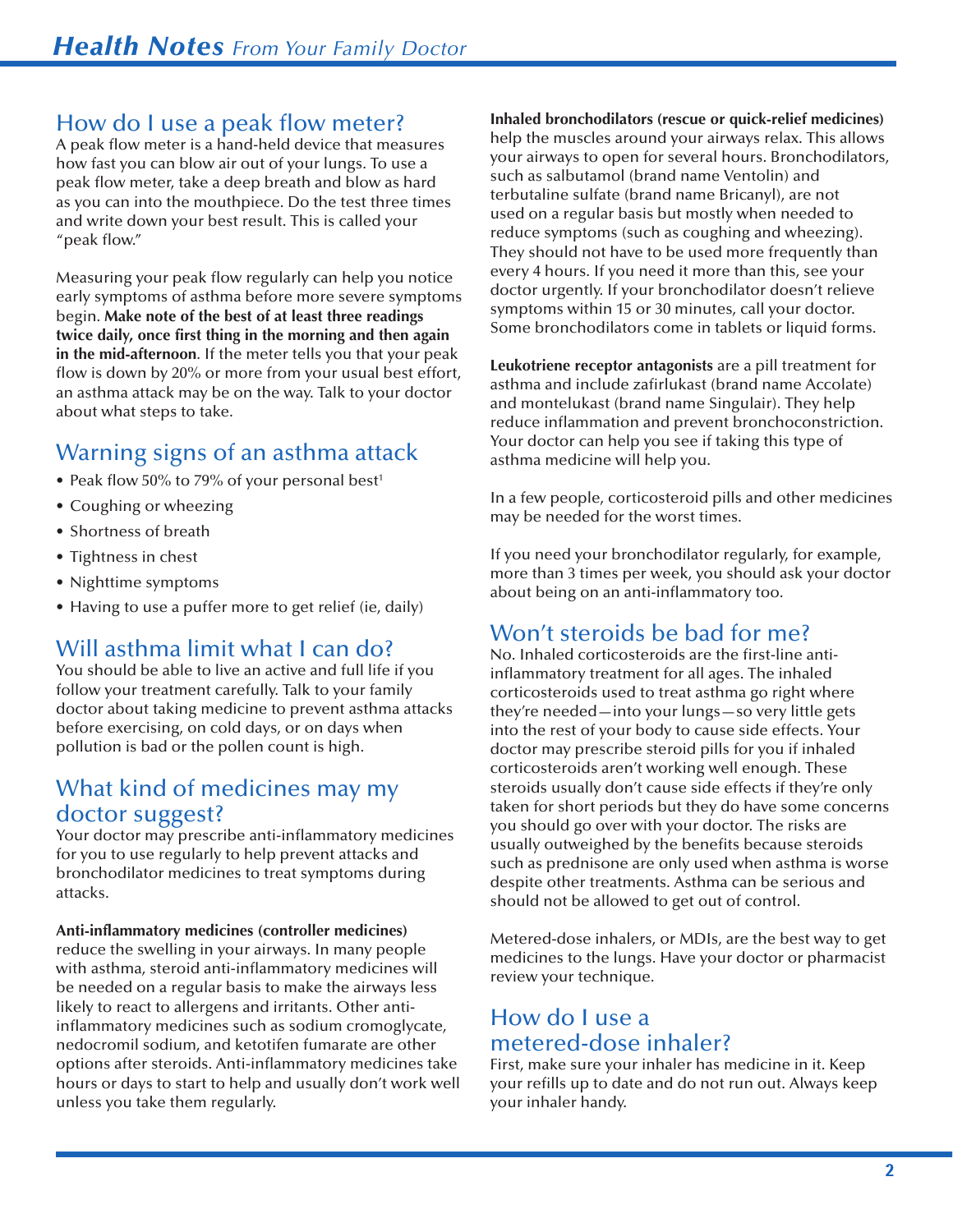Here are the steps for using an inhaler. It is very important to follow each step:

- 1. Remove the cap and hold the inhaler upright.
- 2. Shake the inhaler.
- force breath out. Hold the inhaler with your index 3. Tilt your head back slightly. Open your mouth wide and breathe out, to the end of a normal breath. Don't finger on the top and your thumb on the bottom.
- 4. Hold the inhaler 2.5 to 5 centimetres (1 to 2 inches) away from your mouth or, if you're using a spacer, put the end of it in your mouth and seal your lips around it. A spacer is a tube that you attach to your inhaler. It makes using an inhaler easier and more efficient.
- 5. Press down on the inhaler to release the medicine as you slowly breathe in for 3 to 5 seconds. If you use inhaled dry powder capsules, close your mouth tightly around the mouthpiece of the inhaler and inhale rapidly. In this case, it is normal not to feel powder go in.
- 6. Hold your breath for 10 seconds so the medicine can get deep into your lungs. Then breathe out slowly through your nose.
- 7. Repeat as many times as your doctor suggests. Wait one minute between puffs so each puff can get deeper into your lungs.
- 8. Rinse, gargle, and spit (or eat) after steroid use to avoid thrush. Thrush is a yeast infection of the mouth.
- 9. If your chest feels tight, you may use your bronchodilator 10 to 20 minutes before you use your anti-inflammatory inhaler. This helps open your airways and allows more medicine to go deeper into your lungs.

NOTE: These instructions are for a metereddose inhaler only. Inhaled dry powder capsules are used differently. To use a dry powder inhaler, close your mouth tightly around the mouthpiece of the inhaler and breathe in quickly. Talk to your doctor if you have any questions about how to take your medicine.

You can learn more about inhalers by visiting the Ontario Lung Association website.<sup>2</sup>

### Personalized asthma action plan

 plan at the website of the Children's Hospital of Eastern This plan is prepared in consultation with your doctor. It details the appropriate use of medicines, lists potential environmental irritants, and outlines steps to be taken if breathing problems arise. It is colour coded and easy to follow. You can see an example of an asthma action Ontario.<sup>3</sup>

### Get help if any of these things occur:

- Your medicine doesn't control symptoms
- Your peak flow keeps dropping after treatment or falls below 50% of your best
- Your fingernails or lips turn gray or blue
- You have trouble walking or talking
- You have extreme difficulty breathing
- Your neck, chest, or ribs are pulled in with each breath
- Your nostrils flare when you breathe
- You need your medicine more than two times weekly—you may need an anti-inflammatory medicine
- Your heartbeat or pulse is very fast

### How can I tell if my asthma is getting worse?

 Signs that your asthma is getting worse include having symptoms at night, a drop in your peak flow meter readings, and the need to use your bronchodilator more often. Talk to your doctor if you think that your asthma is getting worse. You may need to change the amount of medicine you're taking or the way you're taking it.

### Will my child outgrow asthma?

 Some children may not need medicine for asthma when they are older. Only your child's doctor can decide that it's okay to stop the medicine. If you stop the medicine too soon, your child could have a serious attack. This can damage your child's lungs and it can be deadly.

 adapted by the College of Family Physicians of Canada members of the CFPC Patient Education Committee, who educational purposes only. Support for this programThis health education material was developed and from online materials developed by the American Academy of Family Physicians, with permission. It is regularly reviewed and updated by family physician refer to the current evidence-based medical literature. These pages may be reproduced for not-for-profit